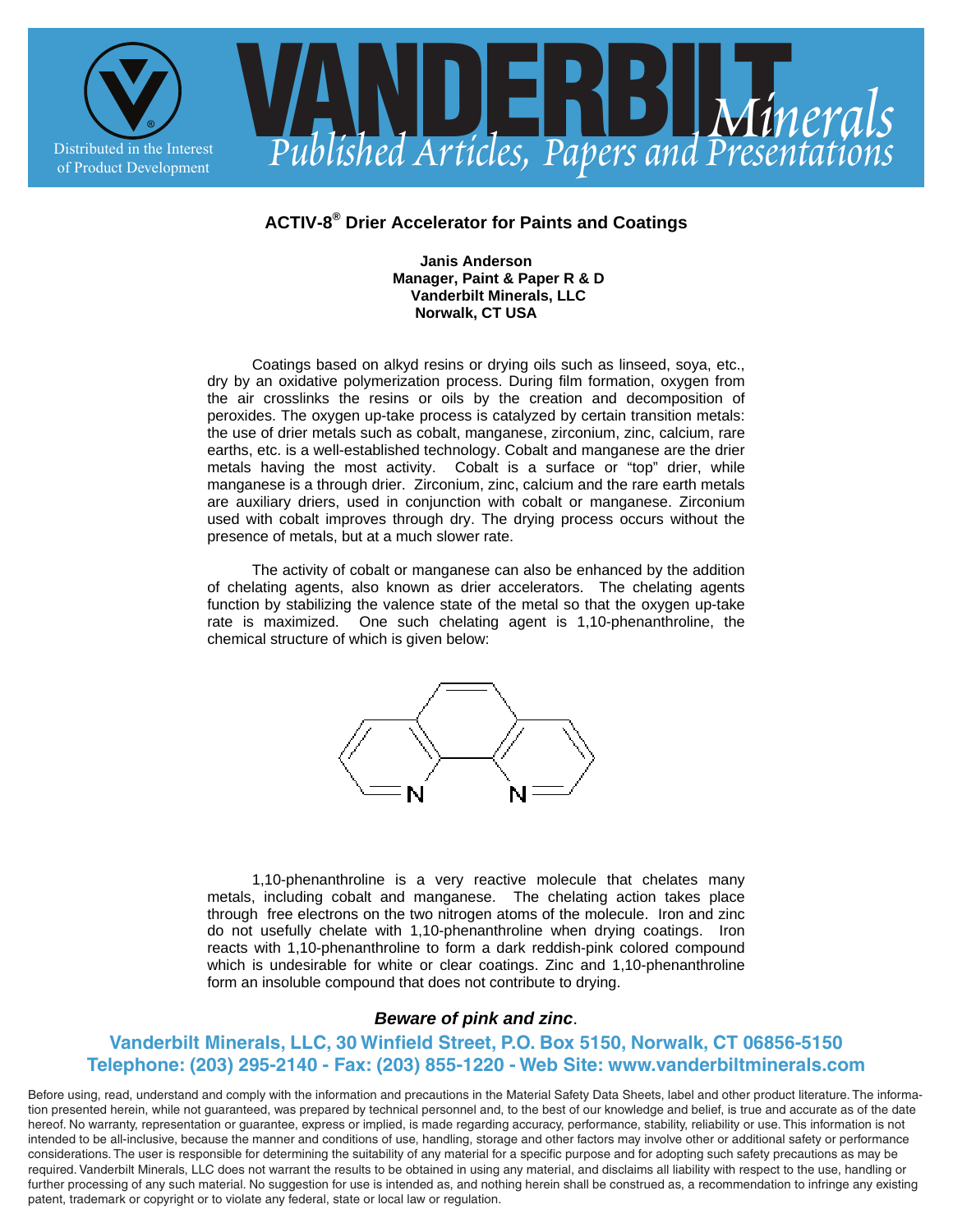Vanderbilt Minerals, LLC offers a 38% solution of 1,10-phenanthroline under the trade name of ACTIV-8 $^{\circ}$  Drier Accelerator. ACTIV-8 is offered in two forms with different solvents. The properties of the two forms are summarized below:

|                     | <b>ACTIV-8<sup>®</sup></b> Drier Accelerator | <b>ACTIV-8 HGL</b> |  |
|---------------------|----------------------------------------------|--------------------|--|
| 1,10-Phenanthroline | 38 %                                         | $38\%$             |  |
| Solvent type        | n-Butanol & 2-Ethylhexoic acid               | Hexylene glycol    |  |
| <b>Density</b>      | $0.95$ g/l                                   | $1.03$ g/l         |  |
| <b>VOC</b>          | 492 $q/l$                                    | 640 g/l            |  |

It is very important to remember that ACTIV-8 and ACTIV-8 HGL are not driers, but drier accelerators. ACTIV-8 or ACTIV-8 HGL should therefore not be used alone. ACTIV-8 and ACTIV-8 HGL are most effectively used with cobalt and manganese; their activity can be greatly enhanced by the use of ACTIV-8 or ACTIV-8 HGL. Because the activity of the primary driers is increased when ACTIV-8 or ACTIV-8 HGL is used, the amount of cobalt or manganese can be reduced without sacrificing drying rates. The activity of the auxiliary metals is not enhanced by the use of ACTIV-8 or ACTIV-8 HGL.

Loss of dry on aging is a problem that can occur with pigmented waterborne paints containing cobalt drier. Over time, the cobalt is adsorbed by the pigment, so that it is no longer available to act as a drier. This is particularly problematic in coatings pigmented with carbon black. The addition of ACTIV-8 HGL to the waterborne coating will inhibit the loss of dry.

Determining the required amount of drier metals and ACTIV-8 or ACTIV-8 HGL is all-important to the achievement of good drying. The quantities vary depending upon the type of coating. The guidelines for the use of ACTIV-8 are:

*For solvent-borne paints or coatings, use 10 parts (as received) of ACTIV-8 per 1 part of cobalt or manganese metal.* 

*For waterborne paints or coatings, use 5 parts (as received) of ACTIV-8 HGL per 1 part of cobalt or manganese metal.* 

 It is recommended that the following three steps be used to determine the required quantity of ACTIV-8 or ACTIV-8 HGL:

1) *Determine the amount of resin solids in the coating as follows*:

195 kg of a 90% nonvolatile solids alkyd resin solution contains:

195 kg x  $0.90 = 175$  kg of resin solids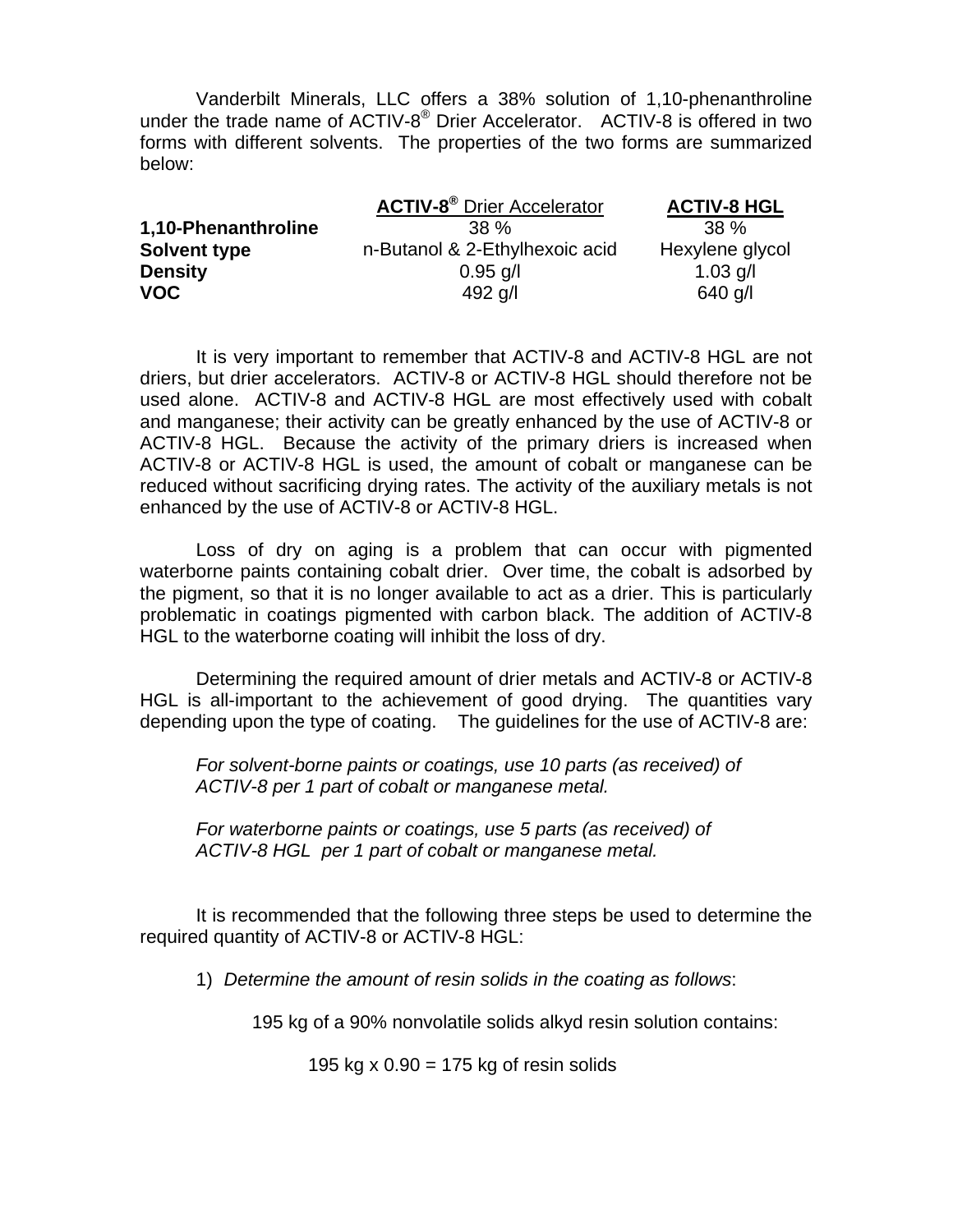2) *Determine the amount of metal drier to use as follows*:

Drier metals are sold as solutions of metallic salts of long chain organic acids in various solvents. The concentrations are expressed as % metal. Typical recommended levels of primary drier metals, based on resin solids, are:

> Cobalt 0.02-0.05% Manganese 0.01-0.06%

For the 175 kg of resin solids in Step 1, determine the amount of 6% cobalt drier equivalent to 0.025%:

175 kg of resin solids x  $0.00025 = 0.044$  kg of cobalt metal

 $0.044/0.06 = 0.73$  kg of 6 % cobalt drier

*3) The required amount of ACTIV-8® Drier Accelerator is determined as follows*:

0.044 kg of cobalt metal  $x$  10 = 0.44 kg of ACTIV-8

 When using ACTIV-8 or ACTIV-8 HGL, it is recommended that a preblend be made with the drier metals in an appropriate solvent. This allows the 1,10 phenanthroline and cobalt or manganese to react without the presence of interfering substances. This is especially important if zinc oxide is present in the coating. Improved drying rates are achieved with preblending .

The following examples demonstrate the use and effectiveness of ACTIV-8 or ACTIV-8 HGL. All dry times were measured using Gardiner Circular Dry-Time Recorders.

1) A high gloss black solvent-borne alkyd coating had slow through dry and very poor hard dry. The drier package was 0.05% Co/0.33% Zr/0.17% MEKO. The addition of ACTIV-8 at a ratio of 10:1 to the cobalt yielded an improved formula with much faster dry times. The drying rates were as follows:

|                     | <b>Original Formula</b> | <b>Improved Formula</b> |
|---------------------|-------------------------|-------------------------|
| <b>Set to Touch</b> | 3 hours                 | 2 hours                 |
| <b>Surface Dry</b>  | 17 hours                | 4 hours                 |
| <b>Through Dry</b>  | 27 hours                | 11 hours                |
| <b>Hard Dry</b>     | >48 hours               | 22 hours                |